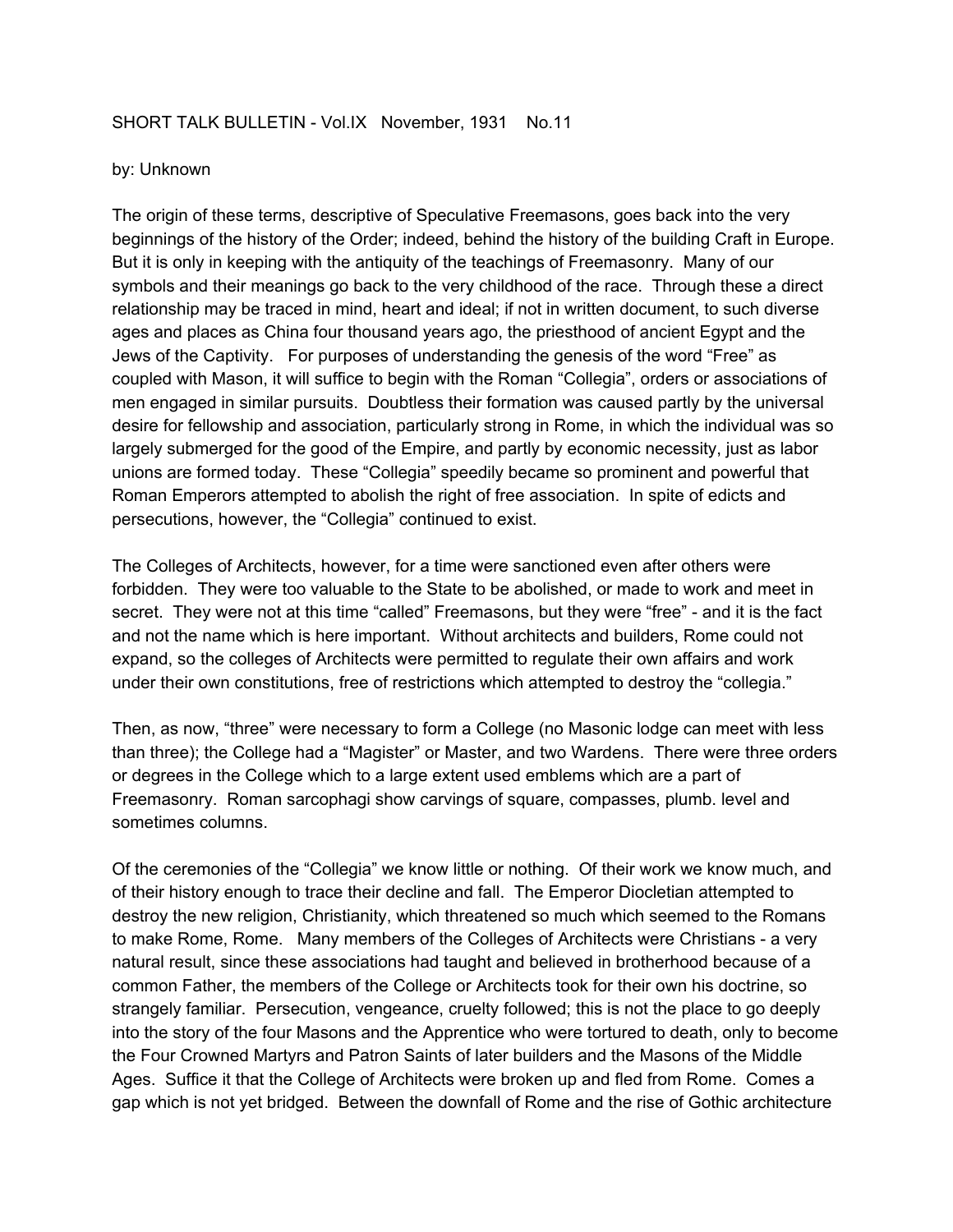in Europe we know little of what happened to the builders' "Collegia." It is here that we come to the fascinating theory of the Comancines - that some of the expelled builders found refuge on the Island of Comacina in Lake Como, and, through generation after generation, kept alive the traditions and secrets of the art until such time as the world was again ready for the Master Builders. All this is fascinatingly set forth in several books, best known of which is Leader Scott's "Cathedral Builders, the Story of a Great Masonic Guild." The author says that the Comancine Masters "were the link between the classic "Collegia" and all other art and trade guilds of the middle ages. They were Freemasons because they were builders of a privileged class, absolved from taxes and servitude, and free to travel about in times of feudal bondage. During the Middle Ages and the rise of Gothic Architecture, we find two distinct classes of Masons; the Guild Masons who, like the Guild Carpenters, Weavers or Merchants were local in character and strictly regulated by law, and the Freemasons, who traveled about from city to city as their services were needed to design and erect those marvelous churches and cathedrals which stand today inimitable in beauty.

It may not be affirmed as a proved fact that the Freemasons of the Middle Ages were the direct descendants through the Comacine Masters of the Colleges of Architects of Rome, but there is too much evidence of a similar structure, ideal and purpose and too many similarities of symbol, tool and custom to dismiss the idea merely because we have no written record covering the period between the expulsion from Rome and the beginning of the Cathedral building age. However this may be, the operative builders and designers of the Cathedrals of Europe were an older order than the Guild Masons; it is from these Freemasons - free of the Guild and free of the local laws - that the Masonry of today has come. Incidentally, it may be noted that the historian Findel finds the name Freemason as early as 1212 and the name occurs in 1375 in the history of the Company of Masons of the City of London.

The history of the Freemasons through the Cathedral Building Ages up to the Reformation and the gradual decline of the building arts, needs volumes where here are but pages. But it must be emphasized that the Freemasons were far more than architects and builders; they were the artists, the leaders, the teachers, the mathematicians and the poets of their time.

In their lodges Speculative Masonry grew side by side with their operative art. They were jealous of their Order and strict in their acceptance of Apprentices; strict too, in admitting Apprenticed to be Fellows of the Craft, requiring seven years of labor before an Apprentice might make his Mater's Piece" to submit to the Master and Wardens of his lodge, when happily, he might become a Fellow and receive "the Mason Word."

No fools built the great Cathedrals of Europe. Mathematics. architecture, strength of materials, the principle of the arch, proportion, unity, beauty - all had to practiced by experts to produce these tremendous structures, on which the most modern science and art cannot improve.

It was only natural then, that the Masters desired a high quality of Craftsmanship. Only Apprentices of character and willingness to learn were accepted. Only those who could make a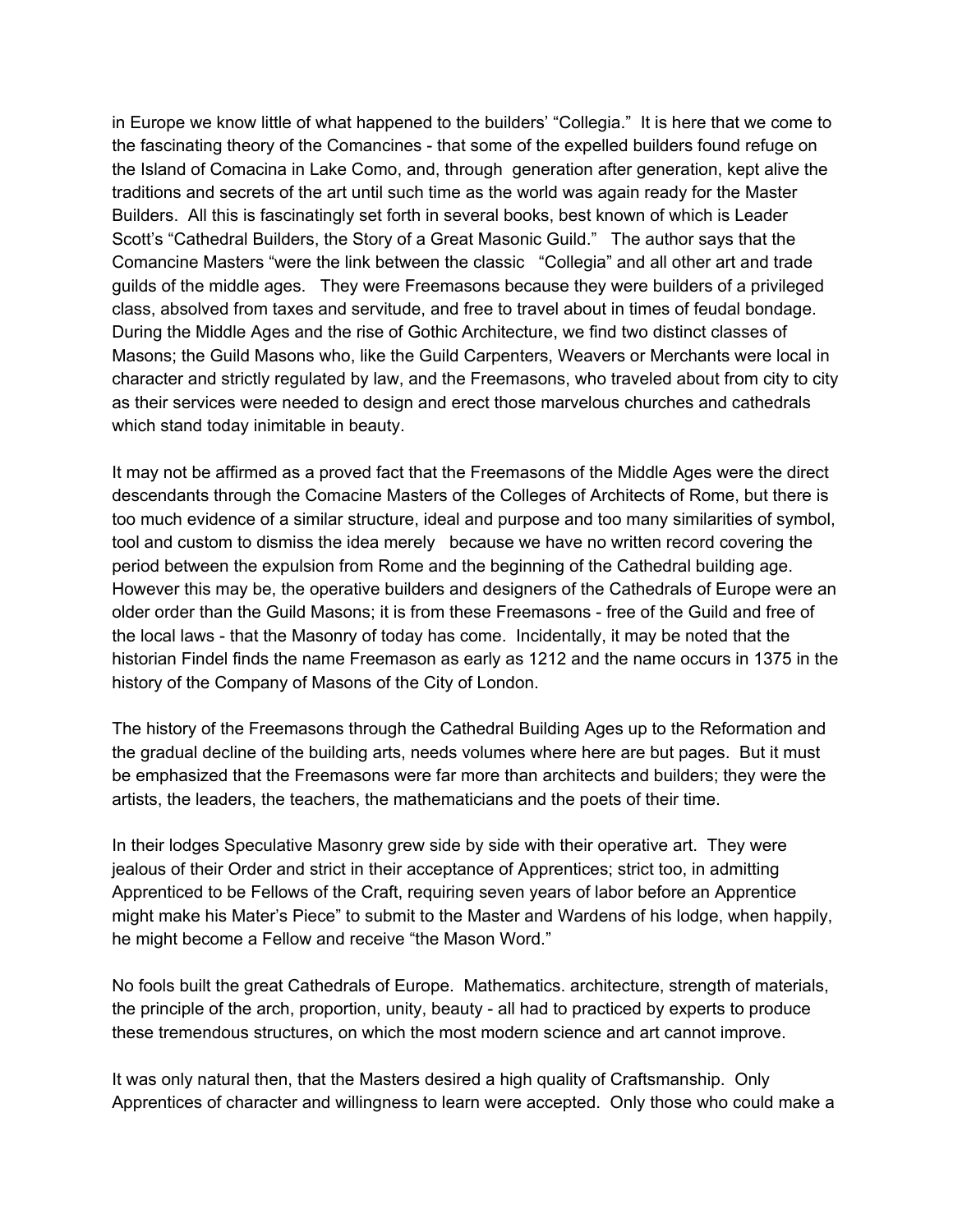perfect Master's Piece were accepted as Fellows. Doubtless only the most expert and learned of the Fellows could ever hope to be Masters. Then, as now, to secure fine workmen they began early and trained them long. As a workman who was immoral, a drunkard, a gambler, a loose liver could not hope to learn to do good work, or to be trusted with the operative secrets; it was essential that moral precepts and philosophical lessons be incorporated into operative lodge life. Unquestionably the building crafts from the earliest ages - ate, even back of the Roman Collegia - incorporated speculative teachings with operative instructions given to Apprentices. This practice grew and expanded during what may be termed the formative period of the Fraternity. The Cathedral Builders of the Middle Ages must have been a little world unto themselves in the towns in which they worked. They would employ the local Guild Masons for the rough work, but strictly excluded them from their lodge when meetings were held. Doubtless these meetings were frequent, perhaps nightly, to discuss the great work being done.

Young Apprentices, like young men the world over, would skylark and want to have a good time. Their elders would reprove and read them a lesson in a simple parable of the building art. The square, the compasses, the trowel, the chisel, the mallet, the gavel and the setting maul would all be brought into such lessons. And so, through year after year and age after age, the teachings of Speculative Masonry grew. And as is invariably the case the thing which was used as an example to teach, gradually came to symbolize the lesson taught. To be "square" was at first but an essential of a tool and an ashlar. Universally now, a "square man" is an honest one. Trowel and gavel took upon themselves significancies far beyond their operative use. Master after Master would add from his store of learning; lesson after lesson would be incorporated with an operative practice, until the Speculative Art and the Operative Craft were, apparently, dependent upon each other.

It is world history that knowledge cannot be kept from those who seek it. By hook or crook, in one way or another, the student will find that which he seeks.

In an age when learning was difficult to get, and association with the educated was hardly to be had outside the church, it was but natural that thoughtful and scholarly men should desire membership among Freemasons.

Other men, thoughtful but not scholarly, would see in the Speculative teachings of the Masons that road to knowledge which was otherwise hard to find. Neither, however, would want to practice operative Masonry, serve seven years apprenticeship or make a Master's Piece. Just how such men accomplished their desire and became "accepted" members of the Order we do not know. Doubtless they had something to bring to, as well as something to get from their operative brethren. But we do know the fact; a place was made for such seekers after the light. Distinguished by the title "accepted" that they might not be confused with "free" Masons, these non-building members encouraged and expanded the speculative side of Masonry. It is not possible to say when this practice began. The Regius Poem, the oldest document of Freemasonry (1390) speaks of Prince Edward (twentieth century) as: